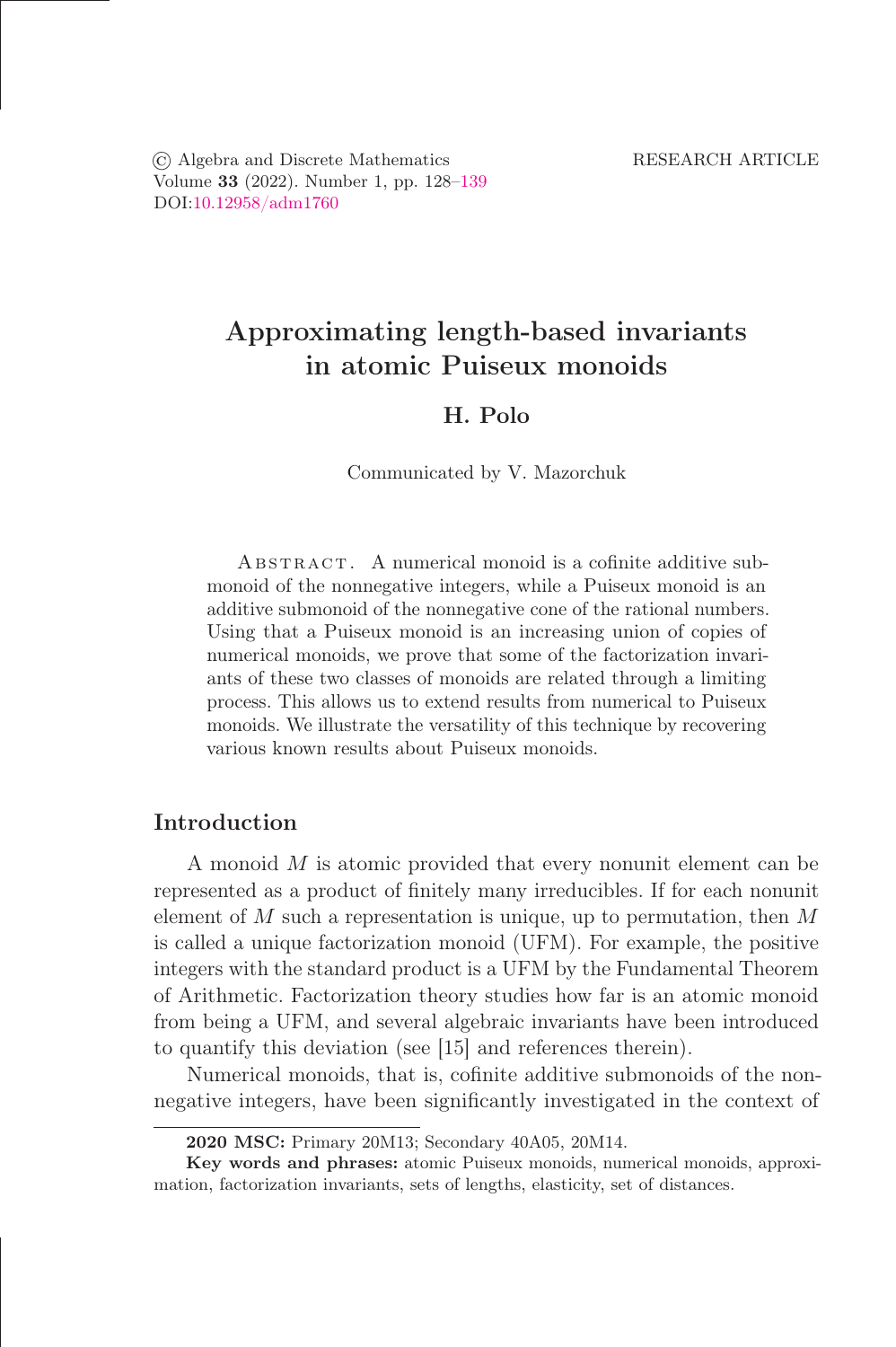factorization theory; much of the recent literature has focused on the computational aspects of their factorization invariants (see, for example, [2]). Since numerical monoids are őnitely generated, calculating factorization invariants in this setting is highly tractable [10]. This motivated the implementation of a GAP [13] package, numericalsgps [9], to assist researchers in the area. Thus, numerical monoids constitute an ideal framework to study factorization invariants.

Additive submonoids of the nonnegative cone of Q are natural generalizations of numerical monoids. A systematic investigation of these monoids started just a few years ago in [16] and, consequently, we do not know much about their factorization invariants. The crux of this article is to study the set of lengths (and related factorization invariants) of Puiseux monoids through their representation as increasing unions of copies of numerical monoids.

### 1. Preliminary

In this section, we introduce the concepts and notation necessary to follow our exposition. General references for factorization theory can be found in  $|14|$ .

Throughout this article, we let  $\mathbb N$  and  $\mathbb N_0$  denote the set of positive and nonnegative integers, respectively, while we denote by  $\mathbb R$  the set  $\mathbb R \cup \{\infty\}$ . For nonnegative integers m and n, let  $\llbracket m, n \rrbracket$  be the set of integers between  $m$  and  $n$ , i.e.,

$$
[\![m,n]\!]:=\{k\in\mathbb{N}_0\mid m\leqslant k\leqslant n\}.
$$

Given a subset S of the rational numbers, we let  $S_{\geq t}$  denote the set of nonnegative elements of  $S$  that are greater than or equal to  $t$ . In the same way we define  $S_{\geq t}$  and  $S_{\leq t}$ . For a positive rational number q, the relatively prime positive integers n and d for which  $q = \frac{n}{d}$  $\frac{n}{d}$  are denoted by  $n(q)$  and  $d(q)$ , respectively.

A monoid M is reduced if the only invertible element of M is the identity. From now on we assume that all monoids here are commutative, cancellative, and reduced. Let  $M$  be a monoid, which is written additively, and set  $M^{\bullet} := M \setminus \{0\}$ . An element  $x \in M^{\bullet}$  is an *atom* provided that x cannot be expressed as the sum of two elements of  $M^{\bullet}$ . We let  $\mathcal{A}(M)$  represent the set of atoms of M. In addition, we say that an atom  $a' \in \mathcal{A}(M)$  is stable if the set  $\{a \in \mathcal{A}(M) \mid n(a) = n(a')\}$  has infinite cardinality. Now for a subset  $S \subseteq M$ , we denote by  $\langle S \rangle$  the minimal submonoid of M including S, and if  $M = \langle S \rangle$  then it is said that S is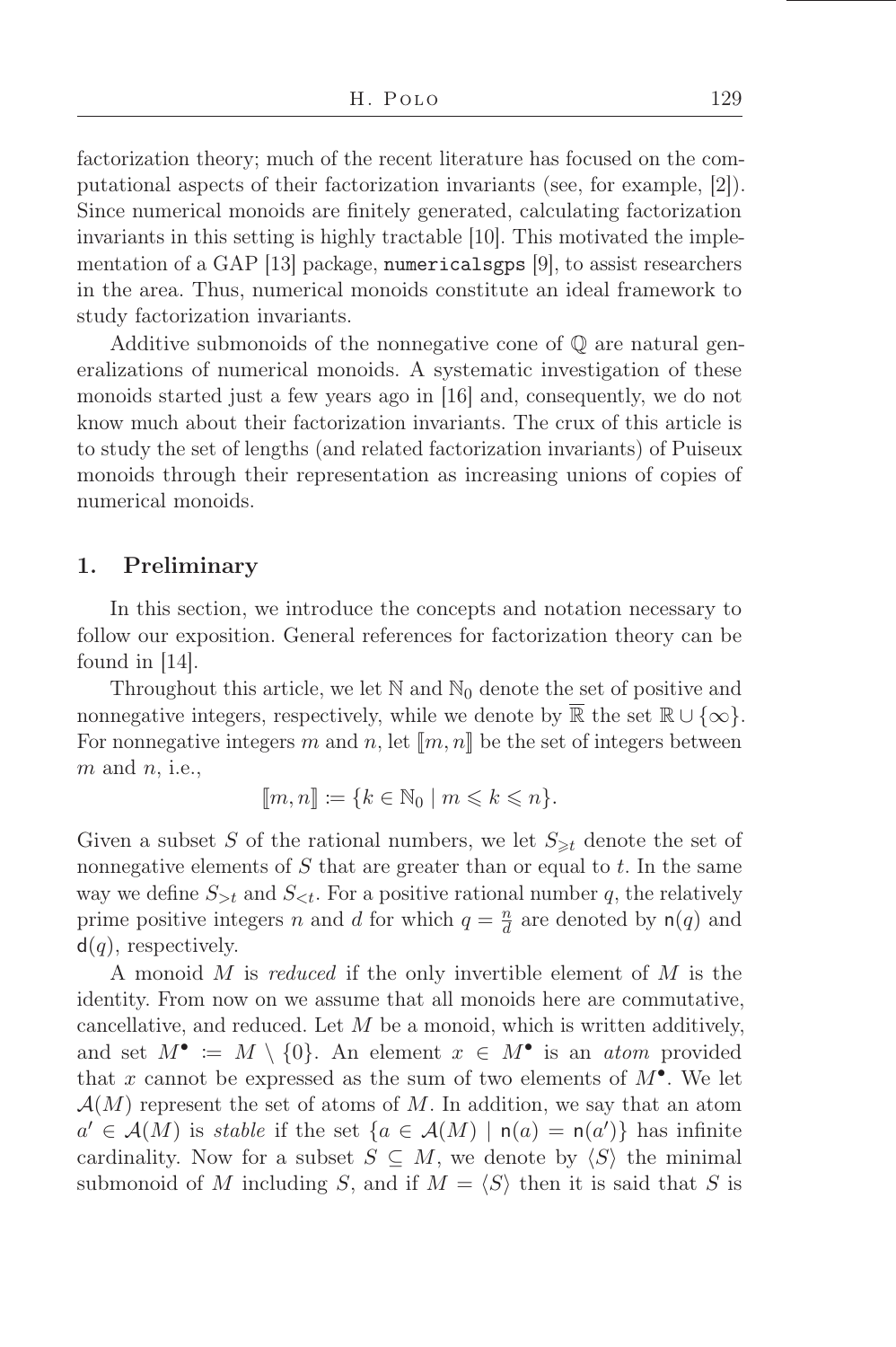a *generating set* of  $M$ . The monoid  $M$  is *atomic* with the proviso that  $M = \langle \mathcal{A}(M) \rangle$ .

**Definition 1.1.** A numerical monoid is an additive submonoid of  $\mathbb{N}_0$ whose complement in  $\mathbb{N}_0$  is finite.

Numerical monoids are finitely generated and, therefore, atomic with finitely many atoms. Moreover, it is well known that given a subset  $S$  of  $\mathbb{N}$ , the submonoid  $\langle S \rangle$  of  $\mathbb{N}_0$  is a numerical monoid if and only if  $gcd(S) = 1$ . For an introduction to numerical monoids and for their many applications, we refer the reader to [11] and [1], respectively.

**Definition 1.2.** A *Puiseux monoid* is an additive submonoid of  $\mathbb{Q}_{\geq 0}$ .

Puiseux monoids are natural generalizations of numerical monoids. However, Puiseux monoids have a complex atomic structure: while some of them have no atoms at all (e.g.,  $\langle 1/2^n | n \in \mathbb{N}_0 \rangle$ ), some others have a dense set of atoms in a real interval (e.g.,  $\langle [1, 2) \cap \mathbb{Q} \rangle$ ). Unlike numerical monoids, Puiseux monoids are not necessarily finitely generated. Readers can find a survey about the atomic properties of Puiseux monoids in [5].

The factorization monoid of M, denoted by  $\mathsf{Z}(M)$ , is the free commutative monoid on  $\mathcal{A}(M)$ . The elements of  $\mathsf{Z}(M)$  are called *factorizations*, and if  $z = a_1 + \cdots + a_n$  is an element of  $\mathsf{Z}(M)$  for  $a_1, \ldots, a_n \in \mathcal{A}(M)$ then it is said that  $|z| := n$  is the *length* of z. The unique monoid homomorphism  $\pi: Z(M) \to M$  satisfying that  $\pi(a) = a$  for all  $a \in \mathcal{A}(M)$  is called the *factorization homomorphism* of M. For all  $x \in M$ , there are two important sets associated with  $x$ :

$$
\mathsf{Z}_M(x) \coloneqq \pi^{-1}(x) \subseteq \mathsf{Z}(M) \quad \text{and} \quad \mathsf{L}_M(x) \coloneqq \{|z| : z \in \mathsf{Z}_M(x)\},
$$

which are called the set of factorizations of x and the set of lengths of x, respectively; we omit subscripts when  $M$  is clear from the context. In addition, the collection  $\mathcal{L}(M) := \{ \mathsf{L}(x) \mid x \in M \}$  is called the system of sets of lengths of M. The system of sets of lengths of Puiseux monoids was first studied in  $|17|$ . See  $|12|$  for a survey about sets of lengths and the role they play in factorization theory.

We now introduce unions of sets of lengths and local elasticities. The elasticity of a monoid  $M$  is an invariant introduced by Valenza [24] in the context of algebraic number theory, and it is defined by  $\rho(M) :=$  $\sup\{\rho_M(x) \mid x \in M\}$ , where  $\rho_M(0) \coloneqq 1$  and  $\rho_M(x) \coloneqq \frac{\sup L_M(x)}{\inf L_M(x)}$  $\frac{\sup L_M(x)}{\inf L_M(x)}$  if  $x \neq 0$ . The monoid M has accepted elasticity provided that there exists  $x \in M$ such that  $\rho(x) = \rho(M)$ . The elasticity of Puiseux monoids has been studied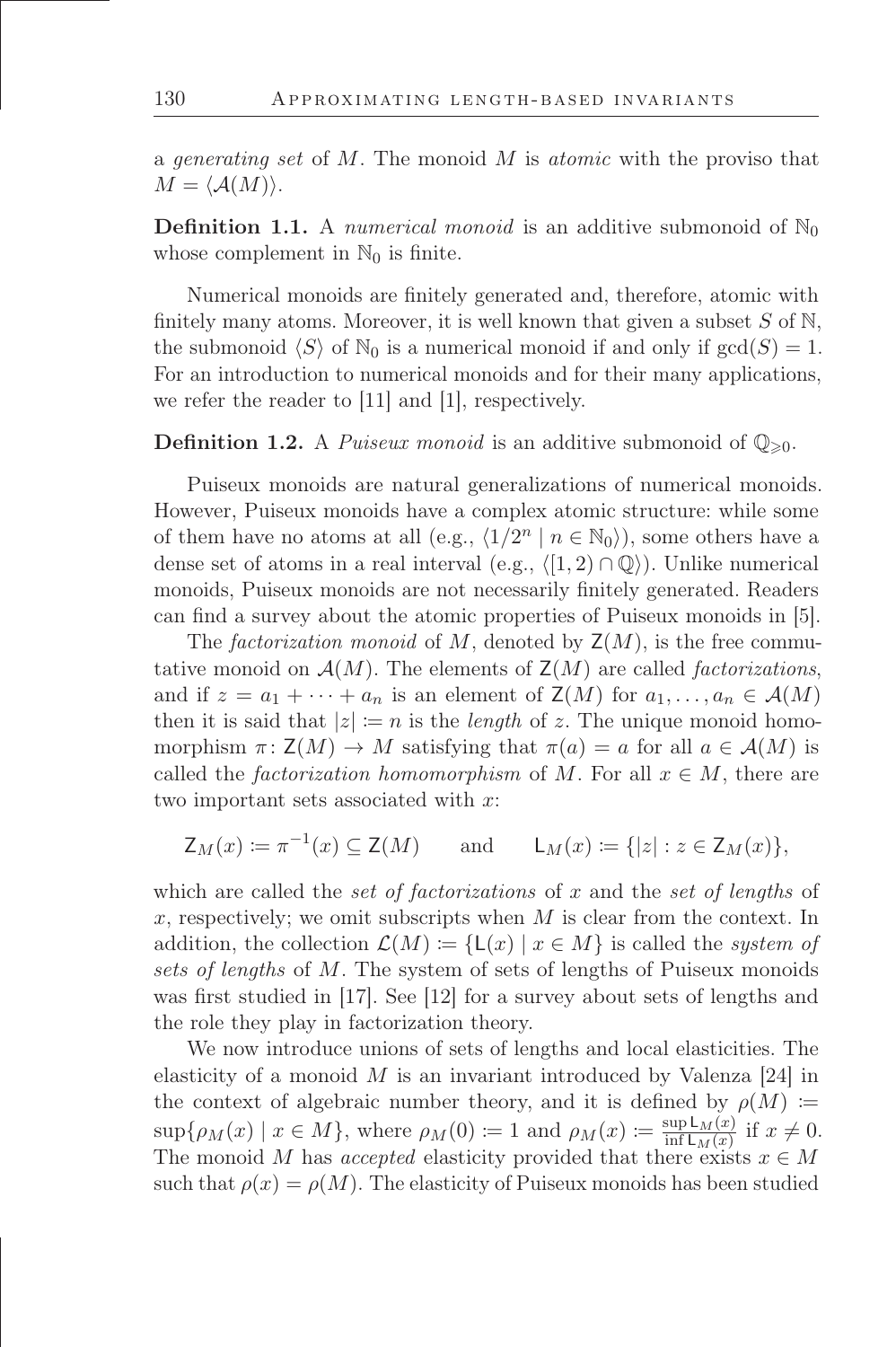in [18, 21]. Now for a positive integer n, we denote by  $\mathcal{U}_n(M)$  the set of positive integers m for which there exist  $a_1, \ldots, a_n, a'_1, \ldots, a'_m \in \mathcal{A}(M)$ such that  $a_1 + \cdots + a_n = a'_1 + \cdots + a'_m$ . It is said that  $\mathcal{U}_n(M)$  is the union of sets of lengths of M containing n. It is also said that  $\rho_n(M) \coloneqq \sup \mathcal{U}_n(M)$ is the nth local elasticity of M. Unions of sets of lengths were introduced in [8].

A factorization invariant that is closely related to the set of lengths is the set of distances or delta set. For a nonzero element  $x \in M$  it is said that  $d \in \mathbb{N}$  is a *distance* of x on condition that  $L_M(x) \cap [l, l+d] = \{l, l+d\}$ for some  $l \in L_M(x)$ . The set of distances of x, denoted by  $\Delta_M(x)$ , is the set consisting of all the distances of  $x$ . In addition, the set

$$
\Delta(M) \coloneqq \bigcup_{x \in M} \Delta_M(x)
$$

is called the set of distances of M. Although the set of distances of numerical monoids has received some attention lately (see, for instance, [3, 4]), the set of distances of Puiseux monoids does not seem to be investigated yet.

### 2. Set of lengths and elasticity

An atomic Puiseux monoid M can be represented as an increasing union of copies of numerical monoids: the monoid  $M$  contains a minimal set of generators, namely  $\mathcal{A}(M)$ , by [14, Proposition 1.1.7]. Consequently, given an ordering  $a_1, a_2, \ldots$  of the elements of  $\mathcal{A}(M)$ , we have the sequence  $(N_i)_{i\geqslant 1}$  with  $N_i = \langle a_1, \ldots, a_i \rangle$  for all  $i \in \mathbb{N}$ . Clearly,  $M = \bigcup_{i\geqslant 1} N_i$  and  $N_i$  is isomorphic to a numerical monoid for each  $i \in \mathbb{N}$  by [19, Theorem 4.2]. This representation has been used to manufacture Puiseux monoids satisfying certain properties. Consider the following examples.

Example 2.1. In [21, Section 6] the authors constructed a bifurcus Puiseux monoid, that is, a Puiseux monoid M satisfying that  $2 \in L(x)$  for all  $x \in M^{\bullet} \setminus \mathcal{A}(M)$ . To achieve this, take a collection of prime numbers  ${p_{j,n} | j,n \geqslant 1}$  such that  $p_{j,n} \geqslant \max(13, 2^j)$  for all  $j, n \in \mathbb{N}$  and, recursively, define an increasing sequence of finitely generated Puiseux monoids in the following manner: take  $N_0 = \langle 1/2, 1/3 \rangle$ , and assuming that  $N_{i-1}$ was already defined for some  $j \in \mathbb{N}$ , let  $x_{j,1}, x_{j,2}, \ldots$  be the elements of  $N_{i-1}$  with no length 2 factorization. Then take

$$
N_j = N_{j-1} + \left\langle \frac{x_{j,n}}{2} - \frac{1}{p_{j,n}}, \frac{x_{j,n}}{2} + \frac{1}{p_{j,n}} \right| n \geqslant 1 \right\rangle.
$$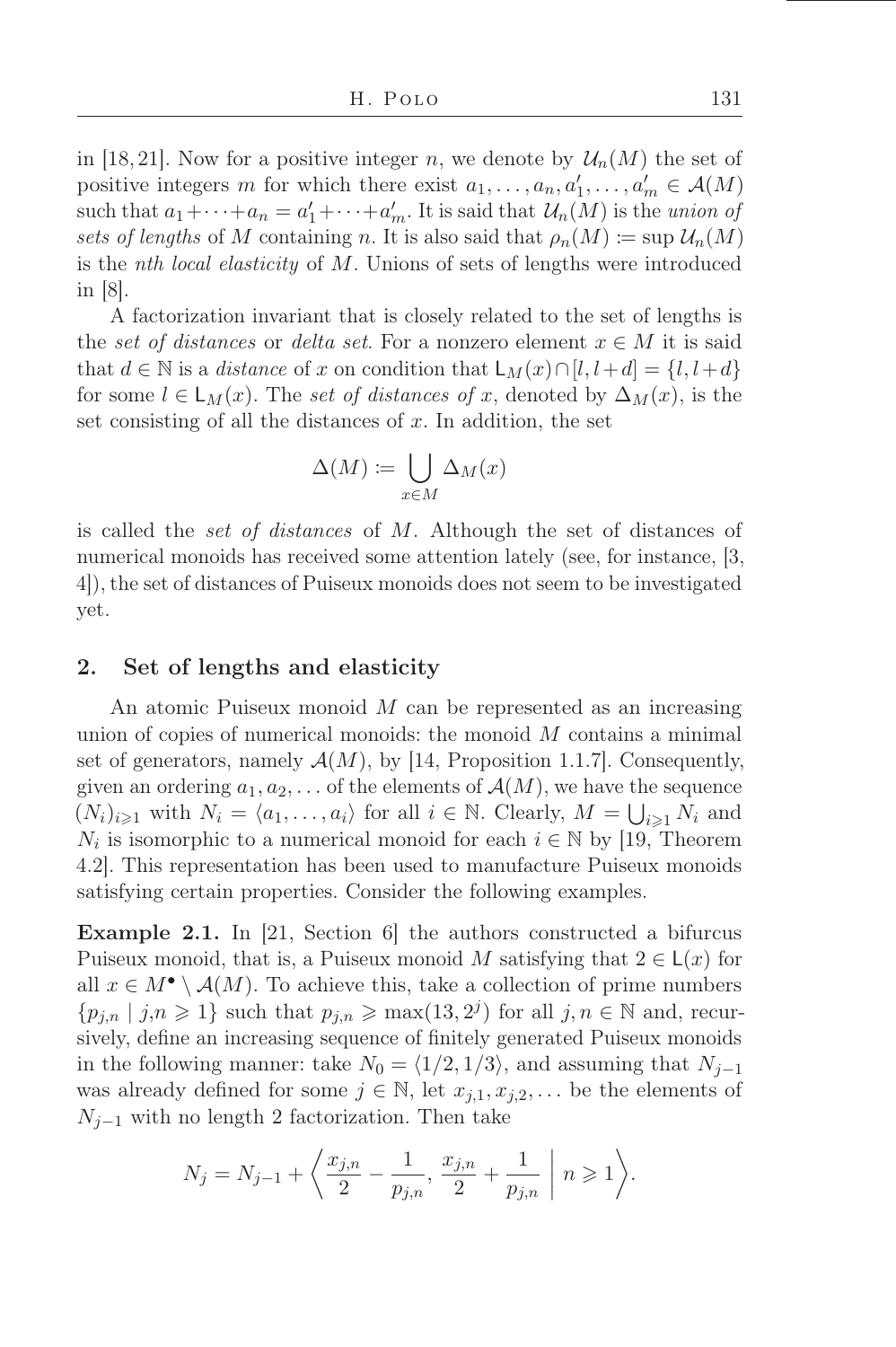Observe that  $N_j$  provides a length 2 factorization for the elements of  $N_{j-1}$ that did not have one before. Now take  $M = \bigcup_{i \geqslant 0} N_i$ . The monoid M is bifurcus; the reader can check the details of the proof in [21, Theorem 6.2]. One of the key features of this construction is that  $\mathcal{A}(N_i) \subseteq \mathcal{A}(N_{i+1})$ for every  $i \in \mathbb{N}_0$ .

Example 2.2. In [18] the author proved that there exists a Puiseux monoid without 0 as a limit point that has no finite local elasticities. With this purpose, she pieces together a Puiseux monoid  $M$  by creating a strictly increasing sequence of finite subsets of positive rationals  $(A_i)_{i\geq 1}$ satisfying the following three conditions:

- $d(A_i)$  consists of odd prime numbers,
- $d(\max A_i) = \max d(A_i)$ , and
- $A_i$  minimally generates the Puiseux monoid  $N_i = \langle A_i \rangle$ .

Then the author takes  $M = \bigcup_{i \geqslant 1} N_i$ , where  $\mathcal{A}(N_i) \subseteq \mathcal{A}(N_{i+1}) \subseteq \mathcal{A}(M)$ and prove that  $(\rho_2(N_i))_{i\geq 1}$  is an increasing sequence that does not stabilize. Since  $\mathcal{A}(N_i) \subseteq \mathcal{A}(M)$  for each  $i \in \mathbb{N}$ , it follows that  $\rho_2(M) = \infty$ . For details see [18, Proposition 3.6].

This representation of Puiseux monoids can help us not only to provide sophisticated examples but also to study some factorization invariants in these monoids.

**Definition 2.3.** Let  $(M_i)_{i\geq 1}$  be an increasing sequence of atomic Puiseux monoids. We say that  $(M_i)_{i\geq 1}$  is an *approximation* of the Puiseux monoid  $M = \bigcup_{i \geq 1} M_i$  provided that  $\mathcal{A}(M_i) \subseteq \mathcal{A}(M_{i+1})$  for each  $i \in \mathbb{N}$ . If  $M_i$ is finitely generated for every  $i \in \mathbb{N}$  then we call  $(M_i)_{i \geq 1}$  a numerical approximation of M.

<span id="page-4-0"></span>**Remark 2.4.** Given an approximation  $(M_i)_{i\geq 1}$  of a Puiseux monoid M, it is not hard to see that M is atomic with  $\mathcal{A}(M) = \bigcup_{i \geq 1} \mathcal{A}(M_i)$ .

We prove that, given an approximation of a Puiseux monoid, we can compute its sets of lengths and related factorization invariants by "passing to the limitž in a sense that will become clear soon. Using this approach we can provide alternative proofs to some known results about the sets of lengths of Puiseux monoids.

<span id="page-4-1"></span>Theorem 2.5. Let M be a Puiseux monoid with an approximation  $(M_i)_{i\geq 1}$ , and let x be an element of M. Then, for some  $j \in \mathbb{N}$ , the following statements hold:

1)  $Z_M(x) = \bigcup_{i \geq j} Z_{M_i}(x)$  and  $Z(M) = \bigcup_{i \geq 1} Z(M_i)$ .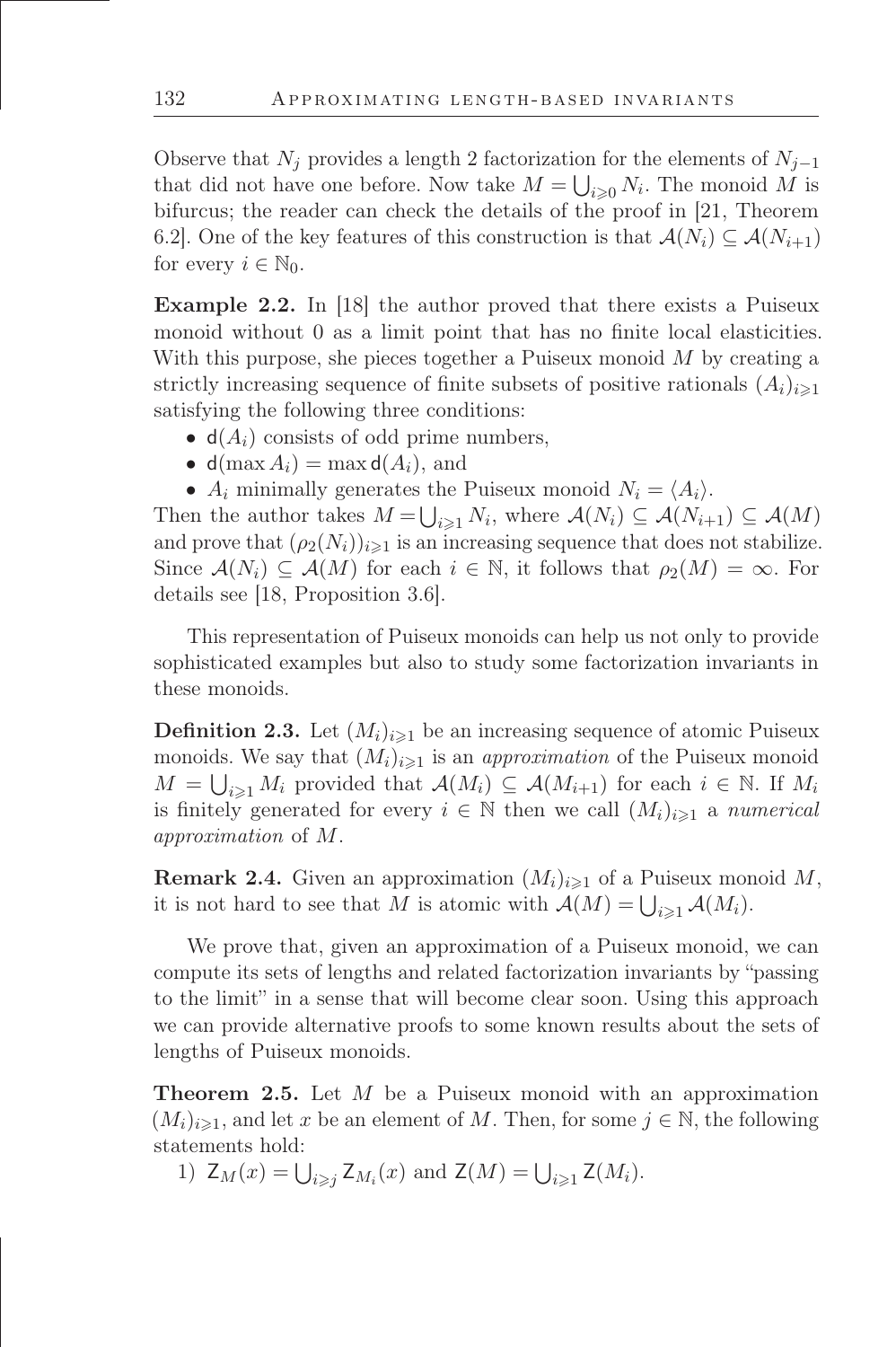- 2)  $\mathsf{L}_M(x) = \bigcup_{i \geq j} \mathsf{L}_{M_i}(x)$ .
- 3)  $\rho_M(x) = \lim_i \rho_{M_{i+j}}(x)$  and  $\rho(M) = \lim_i \rho(M_i)$ .
- 4)  $\rho_m(M) = \lim_i \rho_m(M_i)$  for each  $m \in \mathbb{N}$ .

*Proof.* Let  $j, r, s \in \mathbb{N}$  such that  $x \in M_j$  and  $j \leqslant r \leqslant s$ . Since  $\mathcal{A}(M_r) \subseteq$  $\mathcal{A}(M_s)$ , the inclusion  $\mathsf{Z}_{M_r}(x) \subseteq \mathsf{Z}_{M_s}(x)$  holds. Now if  $z \in \mathsf{Z}_{M_i}(x)$  for some  $i \in \mathbb{N}$  then  $z \in \mathsf{Z}_M(x)$  by Remark [2.4.](#page-4-0) Conversely, if  $z = a_1 + \cdots + a_n$  $a_n \in \mathsf{Z}_M(x)$  with  $a_1, \ldots, a_n \in \mathcal{A}(M)$  then there exists  $k \in \mathbb{N}_{\geqslant i}$  such that  $a_i \in \mathcal{A}(M_k)$  for each  $i \in [1, n]$ . Consequently,  $z \in \mathsf{Z}_{M_k}(x)$ . Hence  $\mathsf{Z}_M(x) = \bigcup_{i \geq j} \mathsf{Z}_{M_i}(x)$ . For all  $y \in M$ , let  $j(y) \in \mathbb{N}$  such that  $y \in M_{j(y)}$ . Thus,

$$
\mathsf{Z}(M) = \bigcup_{y \in M} \mathsf{Z}_M(y) = \bigcup_{y \in M} \bigcup_{i \geq j(y)} \mathsf{Z}_{M_i}(y) = \bigcup_{i \geq 1} \mathsf{Z}(M_i),
$$

from which (1) follows. It is easy to see that (2) readily follows from (1).

If  $x = 0$  then the first part of (3) clearly follows, so there is no loss in assuming that  $x \neq 0$ . Since  $\mathsf{L}_{M_r}(x) \subseteq \mathsf{L}_{M_s}(x) \subseteq \mathsf{L}_M(x)$ , the inequalities  $\rho_{M_r}(x) \leqslant \rho_{M_s}(x) \leqslant \rho_M(x)$  hold, which implies that  $\lim_i \rho_{M_{i+j}}(x)$  exists  $(\text{in } \mathbb{R})$  and  $\lim_{i} \rho_{M_{i+j}}(x) \leq \rho_M(x)$ . For the reverse inequality, note that if  $L_M(x)$  is unbounded then  $\rho_M(x) = \infty$ . In this case, for each  $n \in \mathbb{N}$ , there exists  $z = a_1 + \cdots + a_l \in \mathsf{Z}_M(x)$  with  $a_1, \ldots, a_l \in \mathcal{A}(M)$  satisfying that l > n. By virtue of (2), there exists  $k \in \mathbb{N}_{\geq j}$  such that  $l \in L_{M_k}(x)$ . Since  $\mathsf{L}_{M_{i+j}}(x) \subseteq \mathsf{L}_{M_{i+j+1}}(x)$  for each  $i \in \mathbb{N}$ , we have  $\lim_{i \to \infty} \rho_{M_{i+j}}(x) = \infty$ . On the other hand, if  $L_M(x)$  is bounded then, for some  $h \in \mathbb{N}_{\geqslant i}$ , we have

$$
\rho_M(x) = \frac{\sup L_M(x)}{\inf L_M(x)} = \frac{\sup \bigcup_{i \geq j} L_{M_i}(x)}{\inf \bigcup_{i \geq j} L_{M_i}(x)}
$$

$$
= \frac{\max L_{M_h}(x)}{\min L_{M_h}(x)} = \rho_{M_h}(x) \leq \lim_{i \to \infty} \rho_{M_{i+j}}(x).
$$

Next we prove that  $\rho(M) = \lim_{i} \rho(M_i)$ . We already established that, for each  $i \in \mathbb{N}$ , the inequality  $\rho_{M_i}(y) \leq \rho_{M_{i+1}}(y)$  holds for all  $y \in M_i$ . Consequently,  $\rho(M_i) \leq \rho(M_{i+1})$  for each  $i \in \mathbb{N}$  which, in turn, implies that  $\lim_{i} \rho(M_i)$  exists (in R). By definition,  $\rho(M) \geq \rho_M(y)$  for all  $y \in M$ . Now fix  $j \in \mathbb{N}$ , and let  $y' \in M_j$ . Since  $\rho_M(y') \geqslant \rho_{M_j}(y')$ , the inequality  $\rho(M) \geqslant$  $\rho_{M_j}(y')$  holds for all  $y' \in M_j$ , which implies that  $\rho(M) \geqslant \rho(M_j)$ . This, in turn, implies that  $\rho(M) \geq \lim_{i} \rho(M_i)$ . To prove the reverse inequality, observe that, for all  $y \in M$ , we have  $\rho_M(y) = \lim_i \rho_{M_{i+j}(y)}(y) \leq \lim_i \rho(M_i)$ . This implies that  $\rho(M) \leq \lim_{i} \rho(M_i)$ , and (3) holds.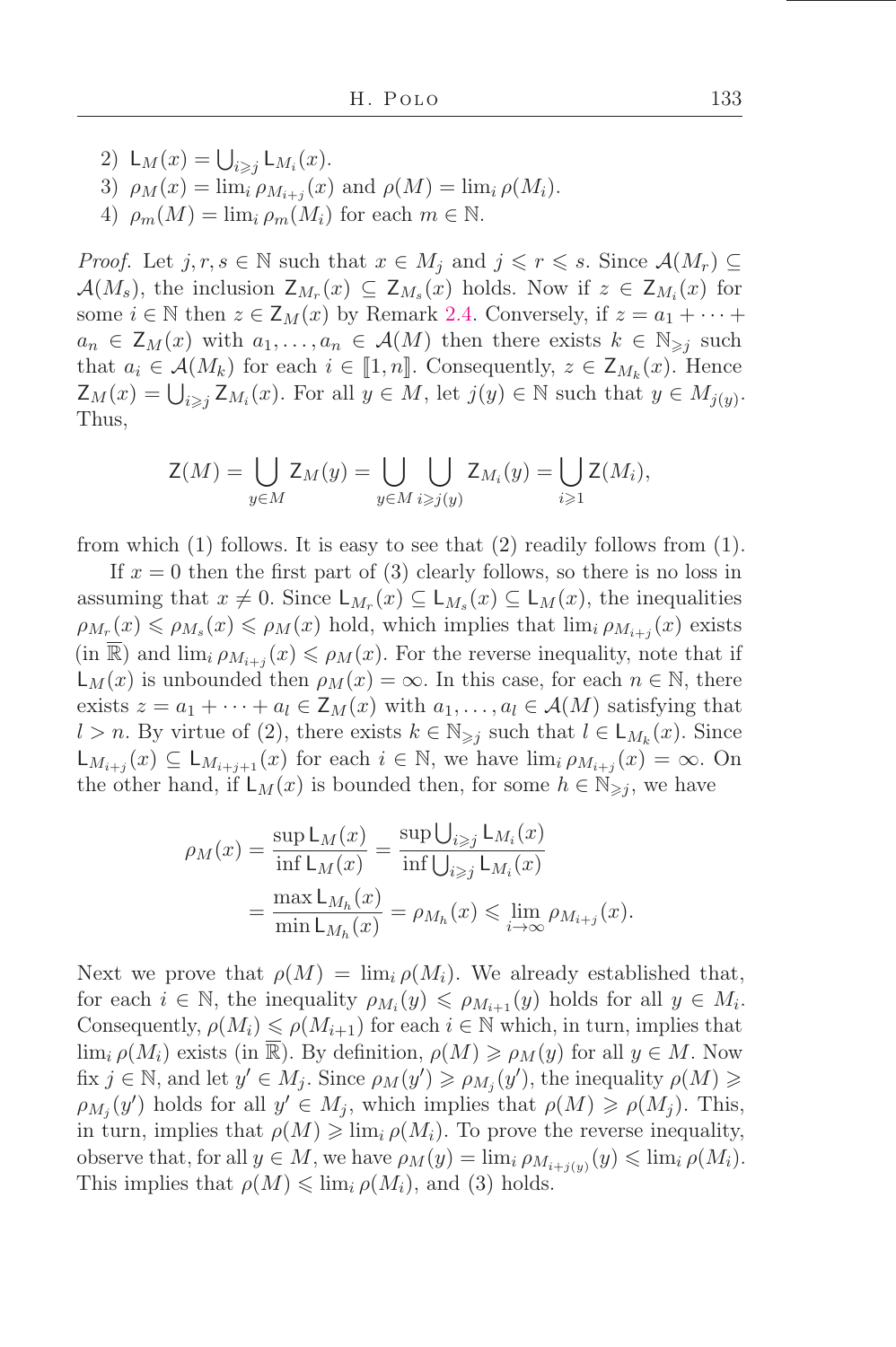For all  $i \in \mathbb{N}$ , the inclusions  $\mathcal{U}_m(M_i) \subseteq \mathcal{U}_m(M_{i+1}) \subseteq \mathcal{U}_m(M)$  hold. Consequently,  $\sup \mathcal{U}_m(M_i) \leq \sup \mathcal{U}_m(M_{i+1}) \leq \sup \mathcal{U}_m(M)$  which, in turn, implies that  $\lim_{i \to \infty} \rho_m(M_i)$  exists (in  $\mathbb{R}$ ) and  $\lim_{i \to \infty} \rho_m(M_i) \leq \rho_m(M)$ . Now if  $\mathcal{U}_m(M)$  is unbounded then for each  $N \in \mathbb{N}$  there exist  $x \in M$ and  $z, z' \in Z_M(x)$  such that  $|z| > N$  and  $|z'| = m$ . Since there exists  $j \in \mathbb{N}$  such that  $z, z' \in \mathsf{Z}_{M_j}(x)$ , the inequality  $\rho_m(M_j) > N$  holds. This implies that  $\lim_{i} \rho_m(M_i) = \infty$ . Then there is no loss in assuming that  $k \coloneqq \sup \mathcal{U}_m(M)$  is a positive integer. Let  $x \in M$  such that  $|z| = k$  and  $|z'| = m$  for some  $z, z' \in \mathsf{Z}_M(x)$ . Since  $z, z' \in \mathsf{Z}_{M_j}(x)$  for some  $j \in \mathbb{N}$ , our argument follows.  $\Box$ 

Corollary 2.6. [21, Theorem 3.2] Let M be an atomic Puiseux monoid. If 0 is a limit point of  $M^{\bullet}$  then  $\rho(M) = \infty$ . Otherwise,  $\rho(M) = \frac{\sup A(M)}{\inf A(M)}$ .

*Proof.* Let  $(N_i)_{i\geq 1}$  be a numerical approximation of M. If 0 is a limit point of  $M^{\bullet}$  then, for each  $n \in \mathbb{N}$ , there exists  $j \in \mathbb{N}$  such that  $\rho(N_j) > n$ by [7, Theorem 2.1], which implies that  $\lim_i \rho(N_i) = \infty$  since  $(\rho(N_i))_{i \geq 1}$ is nondecreasing. Now if 0 is not a limit point of  $M^{\bullet}$  then

$$
\rho(M) = \lim_{i \to \infty} \rho(N_i) = \lim_{i \to \infty} \frac{\max \mathcal{A}(N_i)}{\min \mathcal{A}(N_i)} = \frac{\sup \mathcal{A}(M)}{\inf \mathcal{A}(M)},
$$

where the second equality follows from [7, Theorem 2.1].

Corollary 2.7. [21, Theorem 3.4] Let M be an atomic Puiseux monoid satisfying that  $\rho(M) < \infty$ . Then the elasticity of M is accepted if and only if  $\mathcal{A}(M)$  has both a maximum and a minimum.

*Proof.* Let  $(N_i)_{i\geq 1}$  be a numerical approximation of M. To tackle the direct implication, note that for some  $x \in M$ ,  $j \in \mathbb{N}$ , and  $L, l \in L_M(x)$  we have

$$
\frac{\sup A(M)}{\inf A(M)} = \rho(M) = \rho_M(x) = \frac{L}{l} = \rho_{N_j}(x) = \frac{\max A(N_j)}{\min A(N_j)},
$$

where the last equality follow from [7, Theorem 2.1]. The reverse implication follows from [14, Theorem 3.1.4] and the fact that, for some  $j \in \mathbb{N}$ , the monoid  $N_j$  contains the minimum and maximum of  $\mathcal{A}(M)$ .  $\Box$ 

Corollary 2.8. [18, Proposition 3.1] If an atomic Puiseux monoid M contains a stable atom  $a \in \mathcal{A}(M)$  then  $\rho_k(M)$  is infinite for all sufficiently large k.

 $\Box$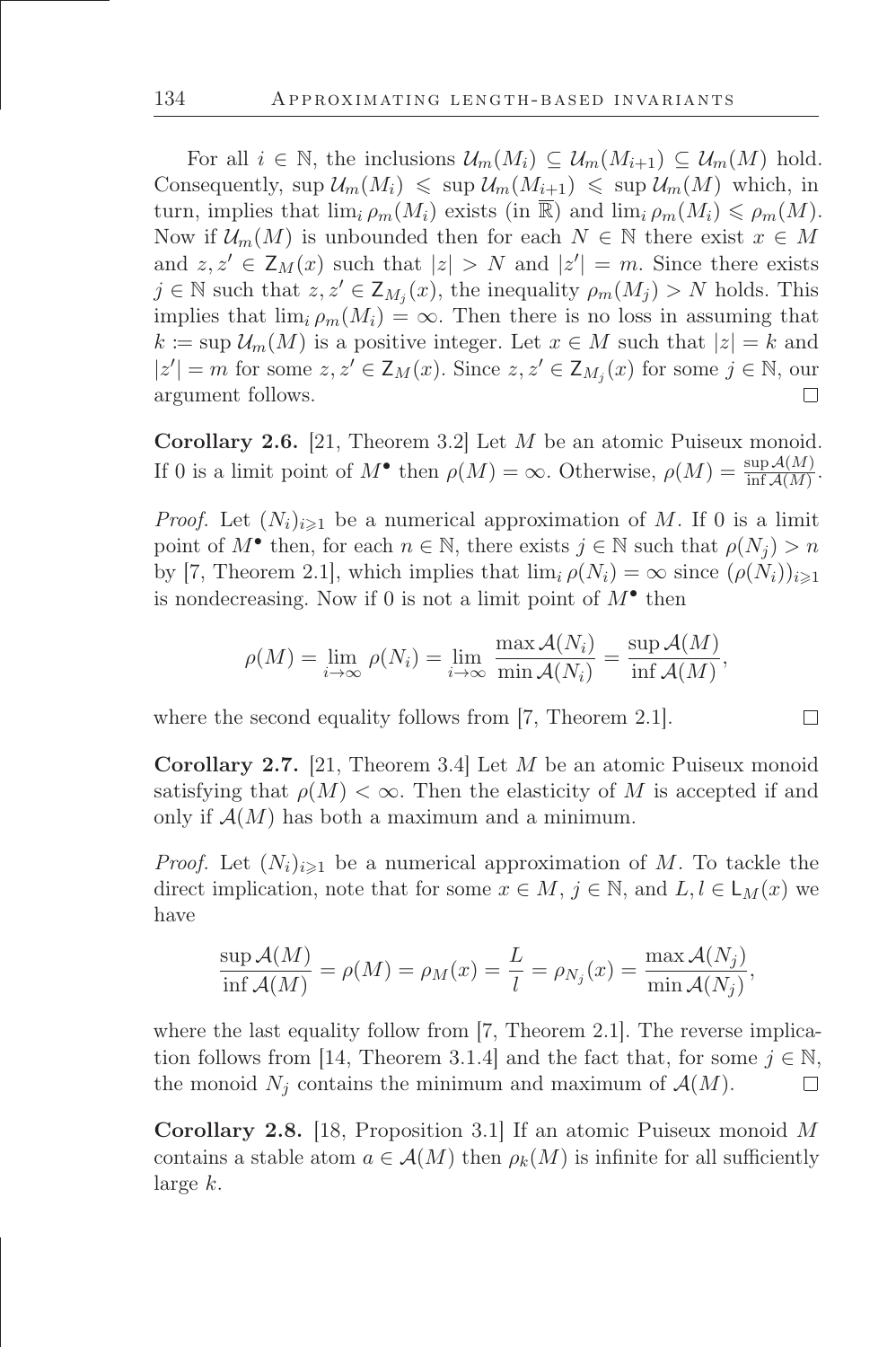*Proof.* Let  $(N_i)_{i\geq 1}$  be a numerical approximation of M, and suppose without loss of generality that  $a \in N_1$ . For each  $j \in \mathbb{N}$ , there exists  $k \in \mathbb{N}$  such that the inequality  $\rho_{d(a)}(N_{j+k}) > \rho_{d(a)}(N_j)$  holds since  $N_j$  is finitely generated. Therefore,  $\lim_{i} \rho_{d(a)}(N_i) = \infty$ . By Theorem [2.5,](#page-4-1) we have  $\rho_{d(a)}(M) = \infty$ . Our argument follows after [14, Proposition 1.4.2].  $\Box$ 

#### 3. Set of distances and length density

It is straightforward to construct a Puiseux monoid M with an approximation  $(M_i)_{i\geqslant 1}$  such that  $\Delta(M) \neq \bigcup_{i\geqslant 1} \Delta(M_i)$ . Consequently, the approach we used in Theorem [2.5](#page-4-1) to compute invariants like the set of lengths is not going to work for the set of distances. However, using limits of sets we can obtain a result similar to Theorem [2.5.](#page-4-1)

<span id="page-7-0"></span>**Definition 3.1.** Let  $(S_i)_{i\geq 1}$  be a sequence of sets, and let  $\liminf_i S_i$  and  $\limsup_i S_i$  be the sets

$$
\liminf_{i \to \infty} S_i := \bigcup_{i \geq 1} \bigcap_{j \geq i} S_j \quad \text{and} \quad \limsup_{i \to \infty} S_i := \bigcap_{i \geq 1} \bigcup_{j \geq i} S_i.
$$

We say that  $\lim_i S_i$  exists and is equal to  $\liminf_i S_i$  provided that

$$
\liminf_{i} S_i = \limsup_{i} S_i.
$$

Observe that Deőnition [3.1](#page-7-0) is consistent with the notation used in Theorem [2.5](#page-4-1) since if  $(S_i)_{i\geq 1}$  is an increasing sequence then  $\lim_i S_i = \bigcup_{i\geq 1} S_i$ as the reader can easily prove.

<span id="page-7-1"></span>**Proposition 3.2.** Let M be a Puiseux monoid with an approximation  $(M_i)_{i\geqslant 1}$ , and let x be an element of M. Then  $\Delta_M(x) \subseteq \liminf_i \Delta_{M_i}(x)$ and  $\Delta(M) \subseteq \liminf_i \Delta(M_i)$ .

*Proof.* Let  $d \in \Delta_M(x)$ . Then there exist factorizations  $z, z' \in \mathsf{Z}_M(x)$ satisfying that  $|z'|-|z|=d$  and  $[|z|, |z'|] \cap L_M(x) = \{|z|, |z'|\}$ . Let  $k \in \mathbb{N}$ such that  $z, z' \in \mathsf{Z}_{M_k}(x)$ . By virtue of Theorem [2.5,](#page-4-1) we have that  $d \in$  $\Delta_{M_h}(x)$  for all  $h \in \mathbb{N}_{\geqslant k}$  which, in turn, implies that  $d \in \bigcap_{j \geqslant k} \Delta_{M_j}(x)$ . Then  $d \in \liminf_i \Delta_{M_i}(x)$ . Finally, let  $d \in \Delta(M)$ . By definition, there exists  $x \in M^{\bullet}$  such that  $d \in \Delta_M(x)$ . As we already showed,  $d \in \bigcap_{j \geq k} \Delta_{M_j}(x)$ for some  $k \in \mathbb{N}$ . Consequently,  $d \in \bigcap_{j \geq k} \Delta(M_j)$ , from which our result follows.  $\Box$ 

Proposition [3.2](#page-7-1) can be useful when analyzing the set of lengths of particular classes of atomic Puiseux monoids. Consider the following examples.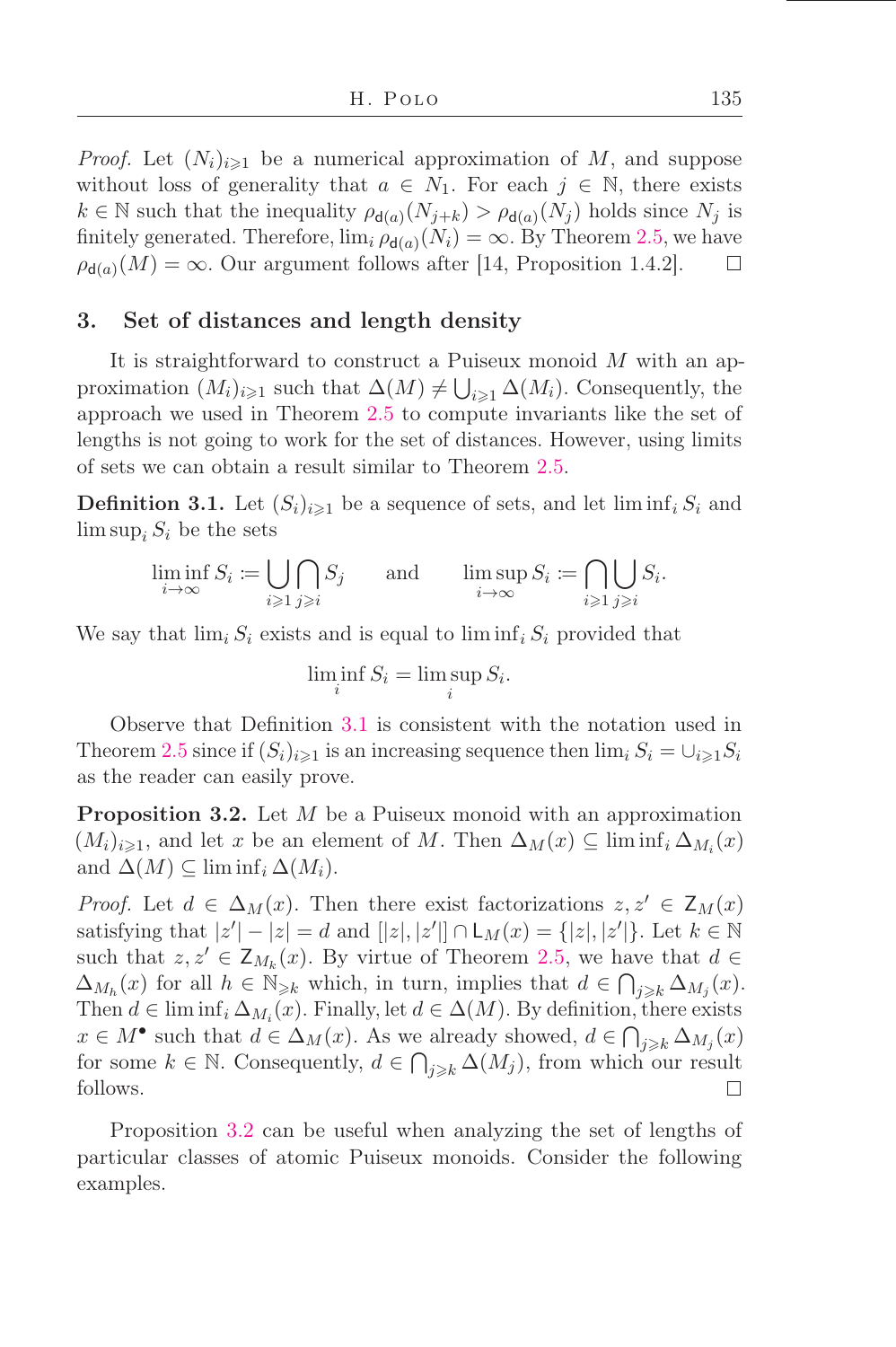**Example 3.3.** Let  $r \in \mathbb{Q}_{\leq 1}$  such that the rational cyclic monoid over r, that is,  $S_r := \langle r^n \mid n \in \mathbb{N}_0 \rangle$ , is atomic. Then  $n(r) > 1$  by [20, Theorem 6.2]. Fix  $i \in \mathbb{N}$ , and consider the numerical monoid  $N_i =$  $\langle \mathsf{n}(r)^i, \mathsf{n}(r)^{i-1}\mathsf{d}(r), \ldots, \mathsf{d}(r)^i \rangle$ . By virtue of [22, Corollary 20], we have  $\Delta(N_i) = \{d(r) - n(r)\}\.$  It is not hard to see that  $(d(r)^{-i}N_i)_{i\geq 1}$  is a numerical approximation of  $S_r$ . Therefore,  $\Delta(S_r) \subseteq \{d(r) - n(r)\}\;$  by Proposition [3.2.](#page-7-1) Following a similar reasoning we obtain that if  $r > 1$  and  $S_r$  is atomic then the inclusion  $\Delta(S_r) \subseteq {\n(nr) - d(r)}$  holds. This result was first proved in  $[6,$  Theorem 3.3.

<span id="page-8-0"></span>**Example 3.4.** Let B be a nonempty subset of  $\mathbb{Q}_{>0} \setminus \mathbb{N}$  such that for all  $b, b' \in \mathcal{B}$  with  $b \neq b'$  we have  $n(b) > 1$ ,  $gcd(d(b), d(b')) = 1$ , and  $|\mathsf{n}(b) - \mathsf{d}(b)| = |\mathsf{n}(b') - \mathsf{d}(b')|$ . Set  $M_{\mathcal{B}} := \langle b^n | b \in \mathcal{B}, n \in \mathbb{N}_0 \rangle$ . Now given an ordering  $b_1, b_2, \ldots$  of the elements of B, let  $\mathcal{B}_i = \{b_1, \ldots, b_i\}$ and set  $M_{\mathcal{B}_i} := \langle b^n \mid b \in \mathcal{B}_i, n \in \mathbb{N}_0 \rangle$  for each  $i \in \mathbb{N}$ . The sequence  $(M_{\mathcal{B}_i})_{i\geqslant1}$  is an approximation of  $M_{\mathcal{B}}$  by [23, Proposition 3.5]. Moreover, for each  $i \in \mathbb{N}$ ,  $\Delta(M_{\mathcal{B}_i}) = \{|\mathsf{n}(b_1) - \mathsf{d}(b_1)|\}$  by [23, Theorem 4.9]. Therefore,  $\Delta(M_{\mathcal{B}}) \subseteq \{|n(b_1) - d(b_1)|\}$  by Proposition [3.2.](#page-7-1)

Remark 3.5. Example [3.4](#page-8-0) extends part (2) of [23, Theorem 4.9] to a larger class of Puiseux monoids.

The next example shows that, in general,  $\Delta(M) \neq \liminf_i \Delta(M_i)$ .

<span id="page-8-2"></span>**Example 3.6.** Consider the rational cyclic monoid  $S_r$  with  $r \in \mathbb{Q}_{>1} \setminus \mathbb{N}$ . For each  $i \in \mathbb{N}$ , set

$$
M_i \coloneqq \left\langle \left\{ r^{2k} \mid k \in \mathbb{N}_0 \right\} \cup \left\{ r^{2j-1} \mid j \in [\![ 1,i ]\!] \right\} \right\rangle.
$$

It is not hard to prove that  $(M_i)_{i\geq 1}$  is an approximation of  $S_r$ . Now fix  $i \in \mathbb{N}$ , and let  $x_i = \mathsf{n}(r)^2 r^{2i} \in M_i$ . Clearly,  $z = \mathsf{n}(r)^2 r^{2i}$  and  $z' = \mathsf{d}(r)^2 r^{2i+2}$ are two factorizations of  $x_i$  in  $M_i$ .

<span id="page-8-1"></span>Claim 1.  $z' = d(r)^2 r^{2i+2} \in Z_{M_i}(x_i)$  is the factorization of minimum length of  $x_i$  in  $M_i$ .

*Proof.* Let  $z'' = \sum_{k=0}^{n} c_k r^{s_k} \in \mathsf{Z}_{M_i}(x_i)$  with coefficients  $c_0, \ldots, c_n \in \mathbb{N}_0$ and exponents  $s_0, \ldots, s_n \in \{2k \mid k \in \mathbb{N}_0\} \cup \{2j-1 \mid j \in [1, i]\},\$ assume by contradiction that  $z''$  is a factorization of minimum length of  $x_i$ in  $M_i$  satisfying that  $z'' \neq z'$ . There is no loss in assuming that  $s_l < s_r$  for  $l < r, [r^{s_l}, r^{s_{l+1}}] \cap \mathcal{A}(M_i) = \{r^{s_l}, r^{s_{l+1}}\}$  for all  $l \in [0, n-1]$  and  $s_t = 2i+2$ for some  $t \in [0, n]$ . Note that  $c_k < \mathsf{n}(r)^{s_{k+1}-s_k}$  for each  $k \in [0, n]$ ;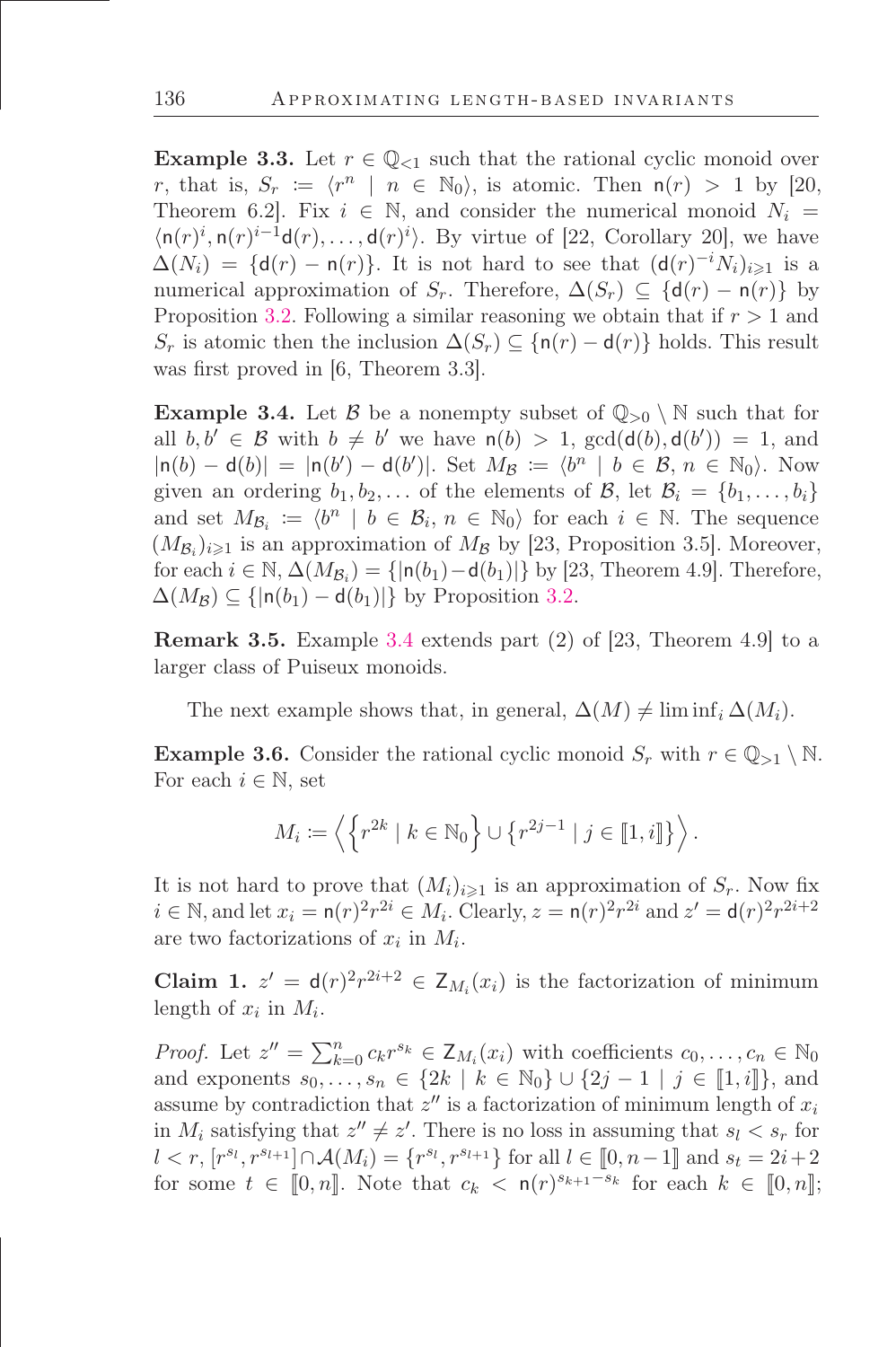otherwise, using the transformation  $n(r)^{s_{k+1}-s_k}r^{s_k} = d(r)^{s_{k+1}-s_k}r^{s_{k+1}}$  we can generate a new factorization  $z^* \in \mathsf{Z}_{M_i}(x_i)$  such that  $|z^*| < |z''|$ , which is a contradiction. Now let  $m$  be the smallest nonnegative integer such that  $c_m \neq 0$ , and consider the equation

<span id="page-9-0"></span>
$$
\sum_{k=m}^{n} c_k r^{s_k} = \mathsf{d}(r)^2 r^{2i+2}.
$$
 (3.1)

If  $m < t$  then after clearing denominators in Equation [\(3.1\)](#page-9-0) we generate a contradiction with the fact that  $c_m < \mathsf{n}(r)^{s_{m+1}-s_m}$ . We obtain a similar contradiction for the case where  $m \geq t$  as the reader can verify. Therefore, there exists exactly one factorization of minimum length of  $x_i$  in  $M_i$ , namely  $z'$ .  $\Box$ 

Now let  $z^* = \sum_{k=0}^n c_k r^{s_k} \in \mathsf{Z}_{M_i}(x_i)$  with coefficients  $c_0, \ldots, c_n \in \mathbb{N}_0$  and exponents  $s_0, \ldots, s_n \in \{2k \mid k \in \mathbb{N}_0\} \cup \{2j-1 \mid j \in [1, i]\}.$  Suppose, without loss of generality, that  $s_l < s_r$  for  $l < r$  and  $[r^{s_l}, r^{s_{l+1}}] \cap A(M_i) =$  $\{r^{s_l}, r^{s_{l+1}}\}$  for every  $l \in [0, n-1]$ . Note that in the proof of Claim [1,](#page-8-1) we established that if  $c_k < \mathsf{n}(r)^{s_{k+1}-s_k}$  for each  $k \in [0, n]$  then  $z^* = z'$ .

<span id="page-9-2"></span>Claim 2. If  $|z^*| < |z| = n(r)^2$  then  $z^* = z'$ .

*Proof.* If  $c_k < \mathsf{n}(r)^{s_{k+1}-s_k}$  for each  $k \in [0,n]$  then we are done by our previous observation. By contradiction, assume that  $z^* \neq z'$ . Using the transformation

<span id="page-9-1"></span>
$$
n(r)^{s_{k+1}-s_k}r^{s_k} = d(r)^{s_{k+1}-s_k}r^{s_{k+1}}
$$
\n(3.2)

we can generate from  $z^*$  a new factorization  $z_1 \in \mathsf{Z}_{M_i}(x_i)$  such that  $|z_1|$  < |z<sup>\*</sup>|. Then either  $z_1 = z'$  or we can again apply the transformation [\(3.2\)](#page-9-1) to obtain a new factorization  $z_2 \in \mathsf{Z}_{M_i}(x_i)$  such that  $|z_2| < |z_1|$ , and so on. This procedure stops since there is no strictly decreasing sequence of nonnegative integers. Then there exist factorizations  $z^* = z_0, z_1, \ldots, z_m =$ z' such that  $|z_j| > |z_{j+1}|$  for every  $j \in [0, m-1]$ . It should be noted that the transformation  $(3.2)$  increases the exponent of r, which means that  $c_k = 0$  for all  $s_k > 2i + 2$ , where  $k \in [0, n]$ . This implies that at some point in the aforementioned procedure we applied the transformation  $n(r)^2 r^{2i} = d(r)^2 r^{2i+2}$ , but this contradicts that  $|z^*| < |z| = n(r)^2$ .  $\Box$ 

Because of Claim [2,](#page-9-2)  $n(r)^2 - d(r)^2 \in \Delta(M_i)$  for every  $i \in \mathbb{N}$ . Consequently, we have that  $n(r)^2 - d(r)^2 \in \liminf_i \Delta(M_i)$ . However, we know that  $\Delta(S_r) = \{n(r) - d(r)\}\$  by [6, Corollary 3.4]. Therefore,  $\Delta(S_r) \neq$  $\liminf_i \Delta(M_i)$ .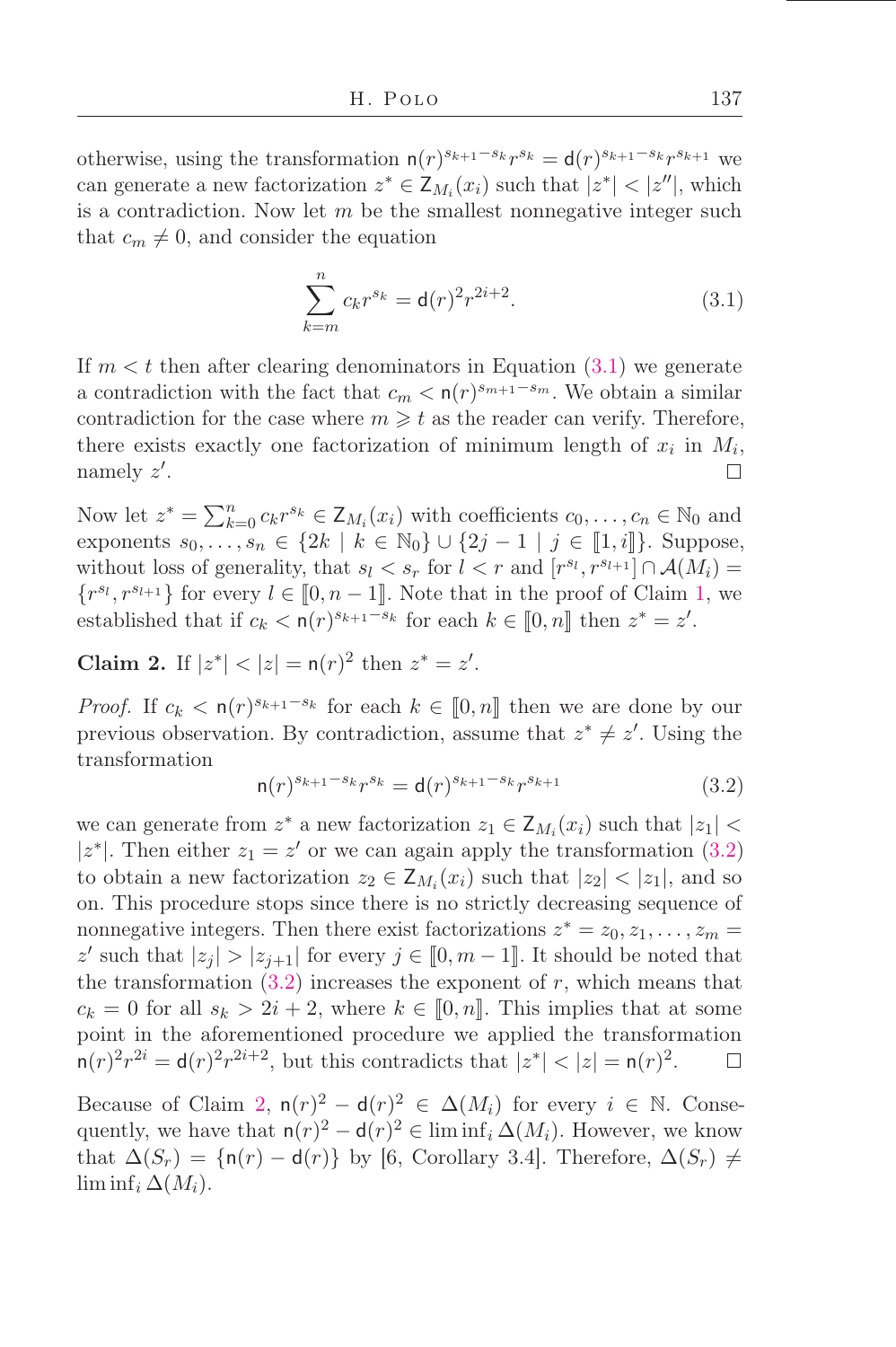Example [3.6](#page-8-2) is rather complicated, but notice that an approximation  $(M_i)_{i\geq 1}$  of a Puiseux monoid M satisfying that  $\Delta(M) \neq \liminf_i \Delta(M_i)$ does never stabilize, which means that, in particular,  $M$  is not finitely generated. On the other hand, rational cyclic monoids are perhaps the non-őnitely generated Puiseux monoids with more tractable factorization invariants (see [6]).

#### Acknowledgments

The author wants to thank Felix Gotti not only for providing the initial questions that motivated this paper but also for his guidance during its preparation. While working on this article, the author was supported by the University of Florida Mathematics Department Fellowship.

#### References

- [1] A. Assi and P. A. García-Sánchez: Numerical Semigroups and Applications, Springer-Verlag, New York, 2016.
- [2] T. Barron, C. O'Neill, and R. Pelayo: On dynamic algorithms for factorization invariants in numerical monoids, Math. Comp.  $86$  (2017) 2429–2447.
- [3] C. Bowles, S. T. Chapman, N. Kaplan, and D. Reiser: On delta sets of numerical monoids, J. Algebra Appl.  $5$  (2006) 695–718.
- [4] S. T. Chapman, R. Hoyer, and N. Kaplan: Delta sets of numerical monoids are eventually periodic, Aequ. Math.  $77$  (2009) 273–279.
- [5] S. T. Chapman, F. Gotti, and M. Gotti: When is a Puiseux monoid atomic?, Amer. Math. Monthly (to appear). [arXiv:1908.09227v2]
- [6] S. T. Chapman, F. Gotti, and M. Gotti: Factorization invariants of Puiseux monoids generated by geometric sequences, Comm. Algebra 48 (2020) 380-396.
- [7] S. T. Chapman, M. T. Holden, and T. A. Moore: Full elasticity in atomic monoids and integral domains, Rocky Mountain J. Math.  $36$  (2006) 1437–1455.
- [8] S. T. Chapman and W. W. Smith: Factorization in Dedekind domains with finite class group, Israel J. Math.  $71$  (1990) 65–95.
- [9] M. Delgado, P. A. García-Sánchez, and J. Morais: "NumericalSgps", a GAP package for numerical semigroups, http://www.gap-system.org.
- [10] P. A. García-Sánchez: An overview of the computational aspects of nonunique factorization invariants, in: Multiplicative Ideal Theory and Factorization Theory, Springer, 2016, pp. 159–181.
- [11] P. A. García-Sánchez and J. C. Rosales: Numerical Semigroups, Developments in Mathematics Vol. 20, Springer-Verlag, New York, 2009.
- [12] A. Geroldinger: Sets of Lengths, Amer. Math. Monthly  $123$  (2016) 960–988.
- [13] The GAP Group, GAP Groups, Algorithms, and Programming, Version 4.7.5 (2014) http://www.gap-system.org.